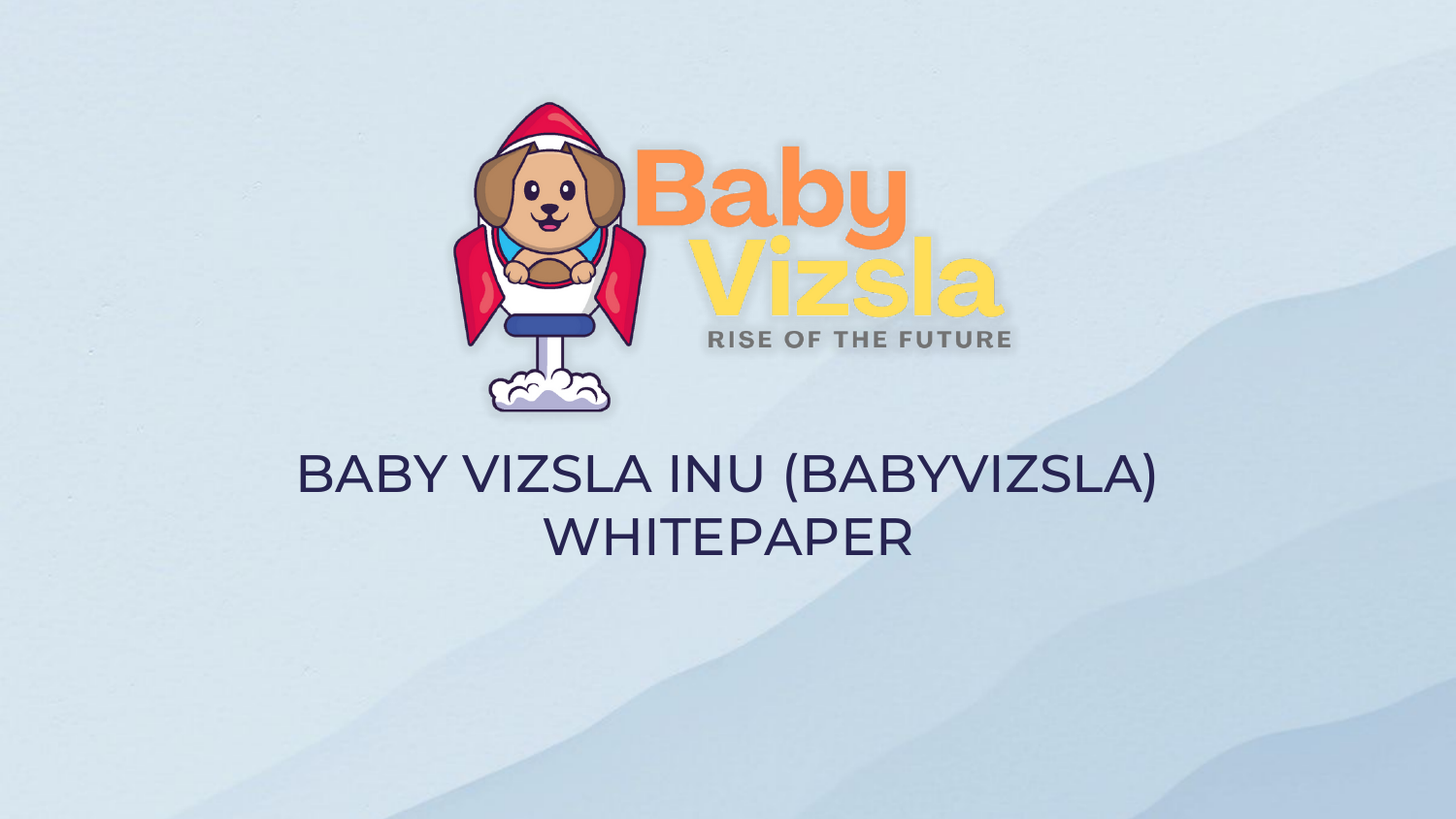### ABOUT US

Baby Vizsla Inu is a fully decentralized Peer-to-Peer (P2P) digital currency on Binance Smart Chain.

Baby Vizsla Inu is a token that aims to have a huge positive influence on the (hungarian) philanthropic culture Our goal is to support orphaned children to give them chance for bright future.

Be a Baby Vizsla Inu Holder and catch our creed: By the community, for the community.

The reward system of ours are astonishing because it gives 7% HVI reward from all transactions (in proportion of your holder size) if you have at least 5,000,000,000 BABYVIZSLA tokens.

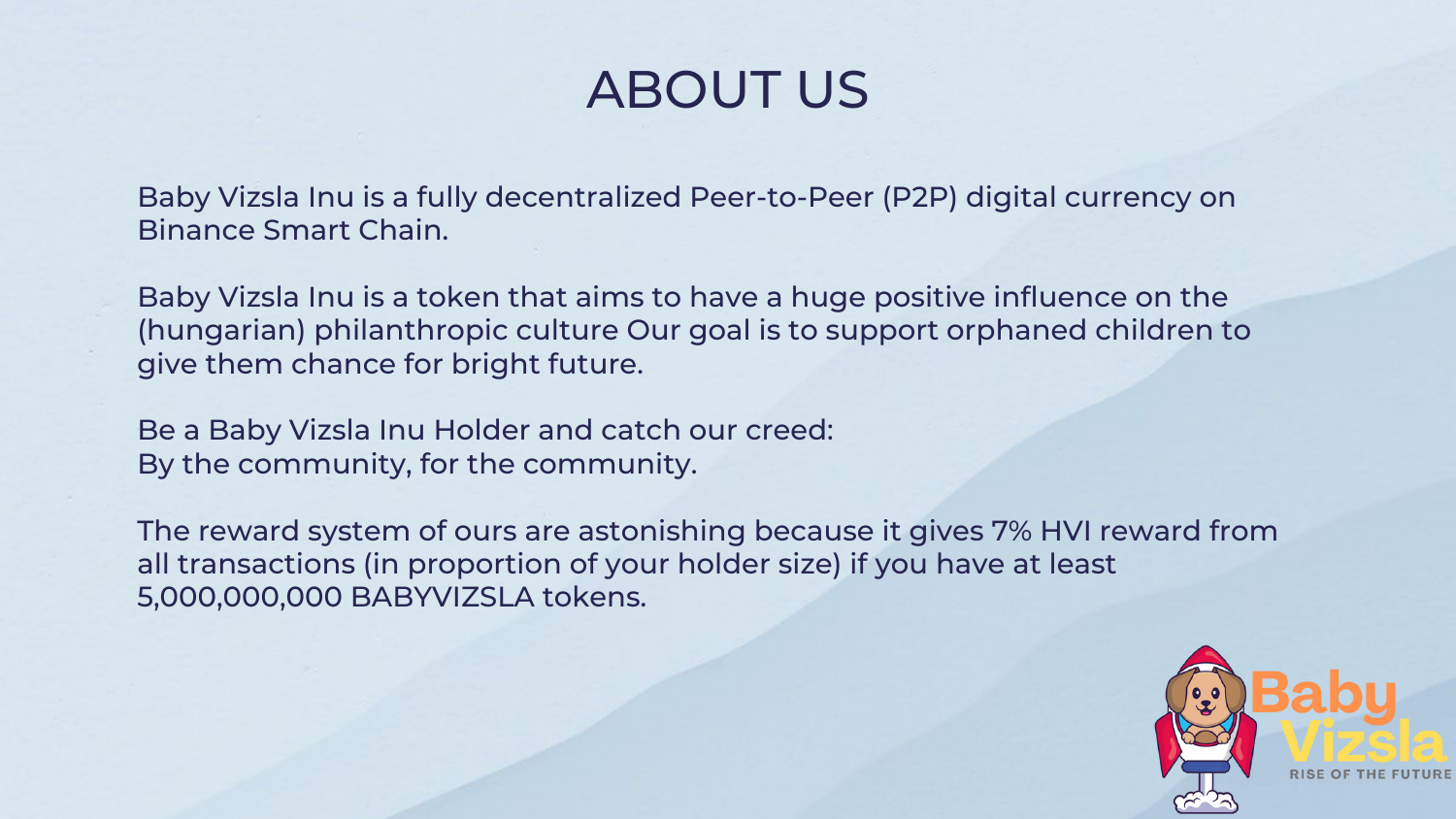# BABY VIZSLA INU

- Contract address: 0xfb19f247f1f22cef1f0384535c779c664632cb6f
- Website: www.babyvizsla.com
- Launched: 2022
- Team size: 7
- Token Name: BABY VIZSLA INU
- Symbol/Ticker: BABYVIZSLA
- Platform: Binance Smart Chain
- Token Type: BEP-20
- Total Tokens: 50,000,000,000,000 BABYVIZSLA (fifty trillion)
- Mineable: No, POS Token

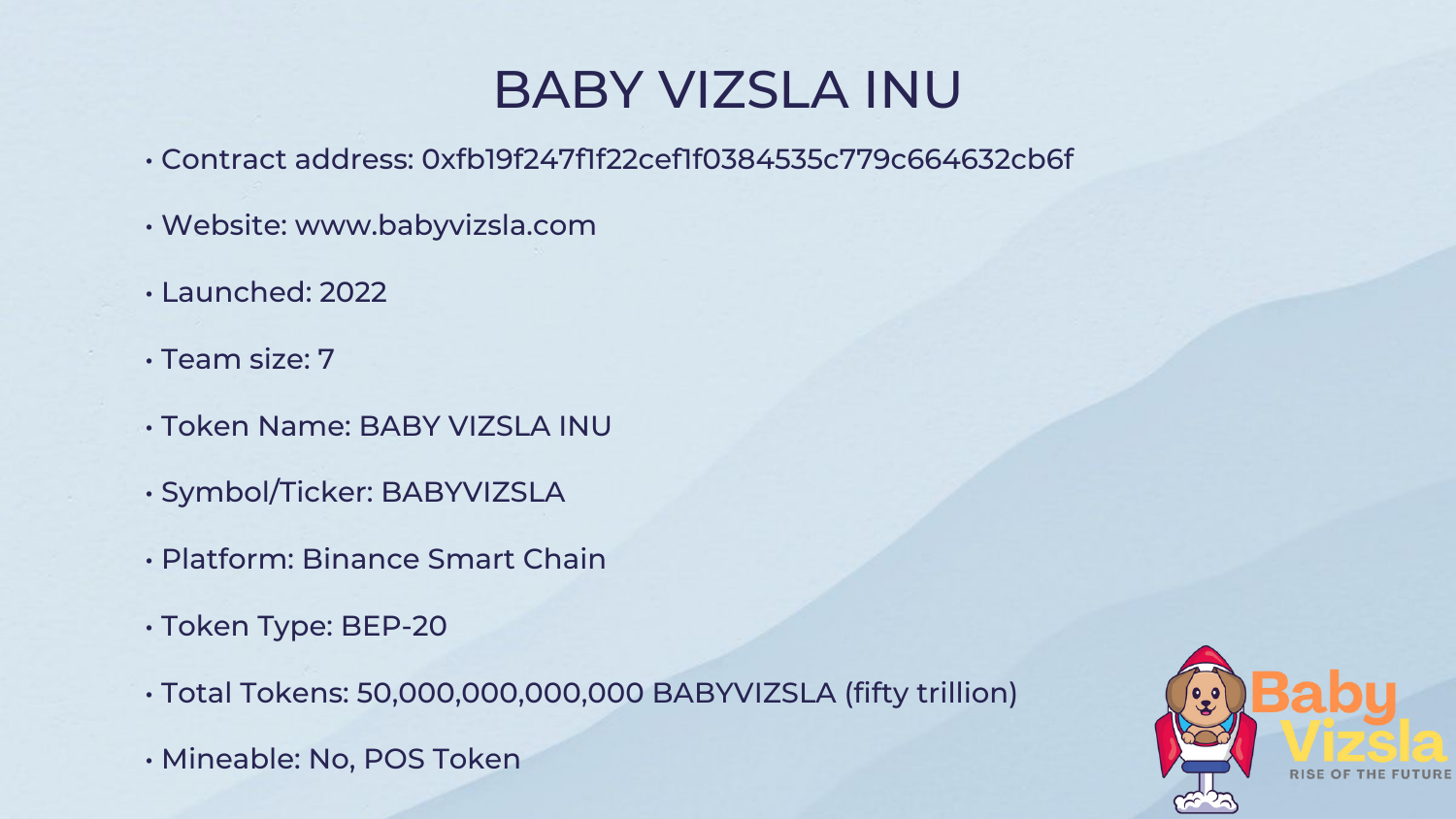### BABY VIZSLA INU ROADMAP

- Finalizing the Whitepaper and yearly Roadmap
- Token launch
- Website launch
- Launch on pancakeswap
- Shill campaigns at social media platforms
- Start suppoting Orphanages
- Making complex charity structure
- Creating active social chanels (Facebook (page and group), Instagram, Telegram (hungarian and international/english), Tiktok, Twitter, Discord, Reddit, Youtube
- Making strong loyalty program
- Quarterly Airdrops
- Organizing media presence
- Presence on crypto listing sites: Coindiscovery, Watcherguru, Top100token, etc.
- Get more than 3000 holders
- First charity event

- AMA in different communities
- Quarterly Airdrops
- Loyalty program launch
- Partnerships with businesses that accepsts BABYVIZSLA payment
- Start paid international marketing campaigns
- Press releases
- Influencer marketing push
- Listing (CMC, Coingecko, Blockfolio)
- First exchange listing
- 2nd wave of charities
- Get more than 10000 holders

### **2022 Q1**

- Merchandise launch
- Expand marketing efforts (Offline/online media apperances (international)
- Second exchange listing (Hotbit or Indoex)
- Launch Proprietary Mascot
- Expand targeted charitis
- Billboard advertisement
- Sponsoration (music videoclip)
- Multiple charity events
- Get more than 25000 holders

### **2022 Q2 2022 Q3 2022 Q4 2023 Q1**

### To be continued...



- More exchange listing (like XT, Cointiger, etc)
- Enroll agressive marketing (radio/television)
- Engage giveaways and competitions
- First **BABYVIZSLA** comic/animation video relase • International media apperance (like Yahoo Finance, Bloomberg,
- Forbes online, etc) • Own mobile application release
- Sponsoration (music videoclips, athletes, etc)
- Partnership with A-list celebrities • Multiple charity events
- Get more than 50000 holders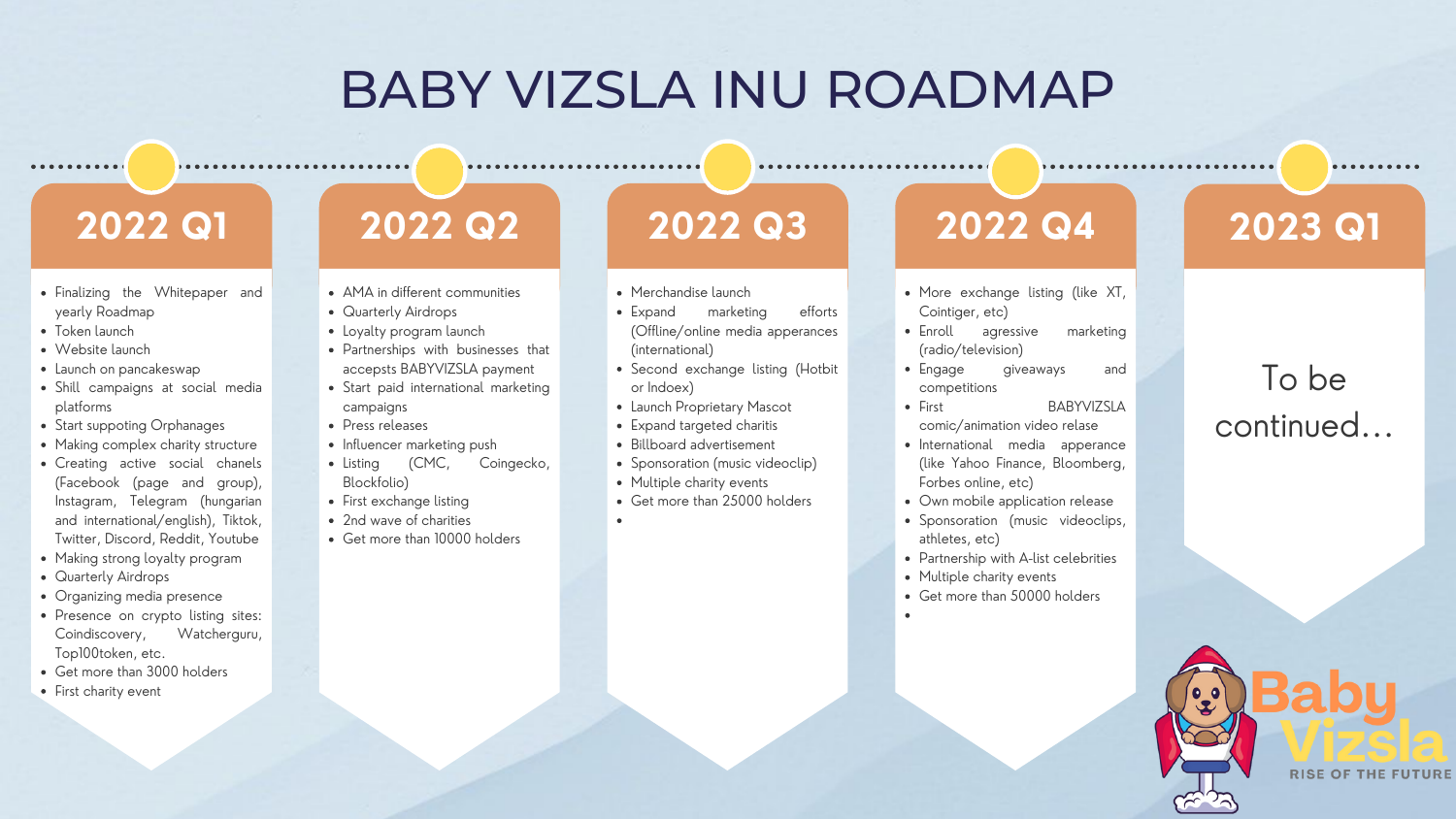# BABY VIZSLA INU GOALS

One of our main target is to list our token on every relevant digital exchanges, because high holder number can generate more transaction value and it will create our golden fund to help orphans. We want to be spread around the world as fast as possible by the power of the good deeds that we acn share with the ones in need.

BABYVIZSLA were born in the incubator program of the most popular hungarian token Hungarian Vizsla Inu, but we are also stepping on the (inter)national stage. Our purpose is clear without any black shadow, just to be a rock solid base for orphans, be the guard of their future, be their pillar of hope.

We are active, we are funny and supportive with decades of experience in many fields like marketing, hospitality and in the finance sector. So let's meet up in this project and be a valued and active member of our happy community.

In long-term we want to become a popular altcoin as we will develop our own utility.

Our Altcoin project is about to create a social media platform aimed for the pet-friendly community and which will be party fueled with BabyVizsla token. Providing an opportunity for pet owners to create personalized profiles for their own pets while they can also make friends and acquaintances, which we want to implement internationally. We plan to delegate pet beauty contests internationally through the platform. Once sufficient traffic is achieved, sponsors and paid advertisements will be inserted to further support the project.

That is how we want to earn our land and place in the crypto world.

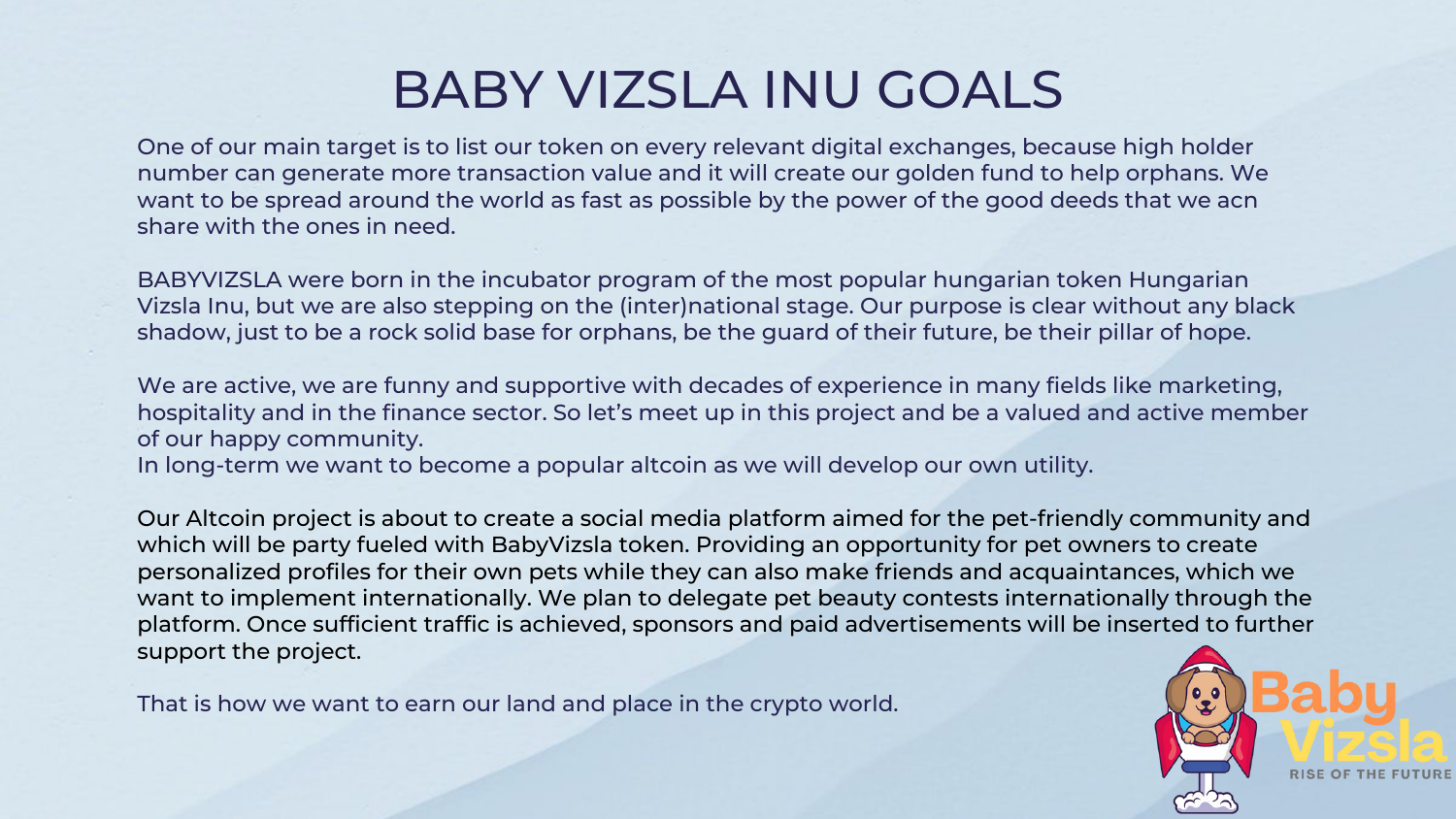# BABY VIZSLA INU TOKENOMICS

Every transactions has an automatic 13% transaction tax.

At the start:

- 60% Coins for Sale (Liquidity)
- 17% Development and marketing
- 13% Team Wallet
- 10% Charity

Development + Marketing-17.0%

Team Wallet-13.0%

**Sale-60.0%** 

Charity-10.0%

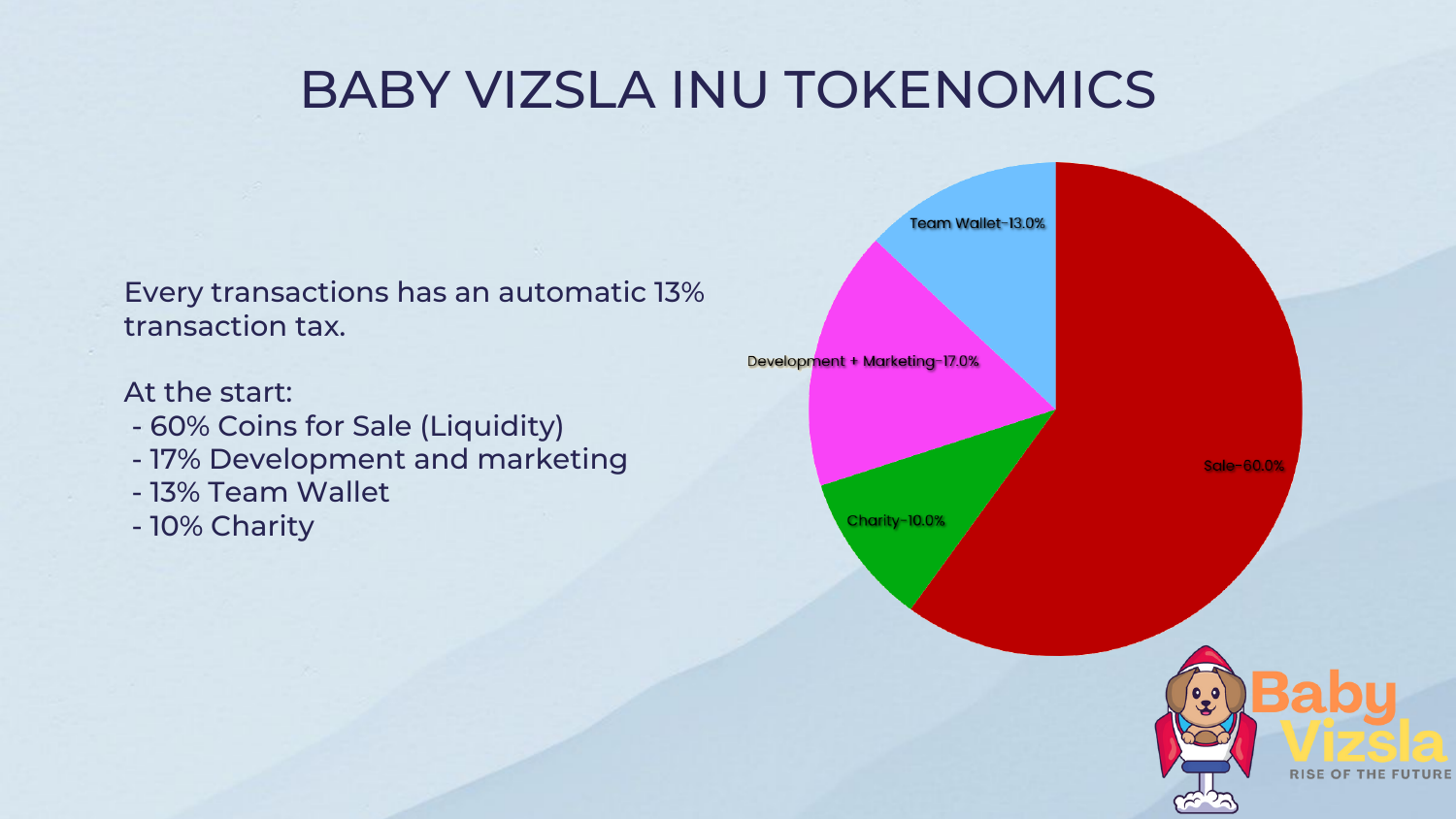### REWARD

• Cooperation and partnerships are important, so we give Hungary's most popular Token as a reward, namely the HUNGARIAN VIZSLA INU Token.

• With each transaction 7% of the value is distributed to existing holders in HVI Token. Minimum 5,000,000,000 BABYVIZSLA Token Holders.

• HVI Tokens stored in the treasury serve as an extra reward for strengthening the community. Examples: Promotions, contests, airdrops, content making etc.